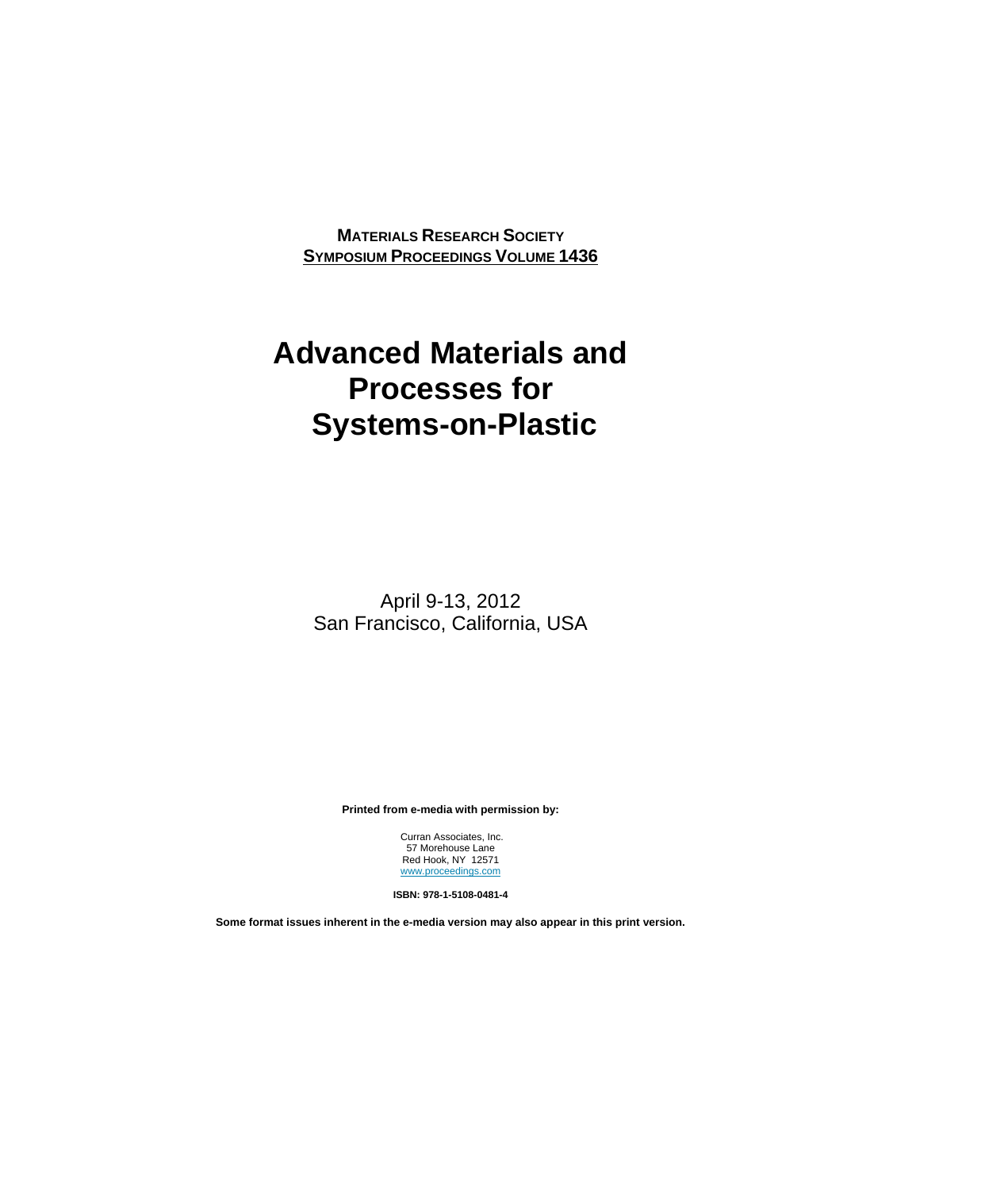©Materials Research Society 2012

This reprint is produced with the permission of the Materials Research Society and Cambridge University Press.

This publication is in copyright, subject to statutory exception and to the provisions of relevant collective licensing agreements. No reproduction of any part may take place without the written permission of Cambridge Uni

Cambridge University Press Cambridge, New York, Melbourne, Madrid, Cape Town, Singapore, São Paulo, Delhi, Tokyo, Mexico City

Cambridge University Press 32 Avenue of the Americas, New York, NY 10013-2473, USA www.cambridge.org

Materials Research Society 506 Keystone Drive, Warrendale, PA 15086 www.mrs.org

## CODEN: MRSPDH

ISBN: 978-1-5108-0481-4

Cambridge University Press has no responsibility for the persistence or accuracy of URLs for external or third-part Internet Web sites referred to in this publication and does not guarantee that any content on such Web sites is, or will remain, accurate or appropriate.

## **Additional copies of this publication are available from:**

Curran Associates, Inc. 57 Morehouse Lane Red Hook, NY 12571 USA Phone: 845-758-0400 Fax: 845-758-2634 Email: curran@proceedings.com Web: www.proceedings.com